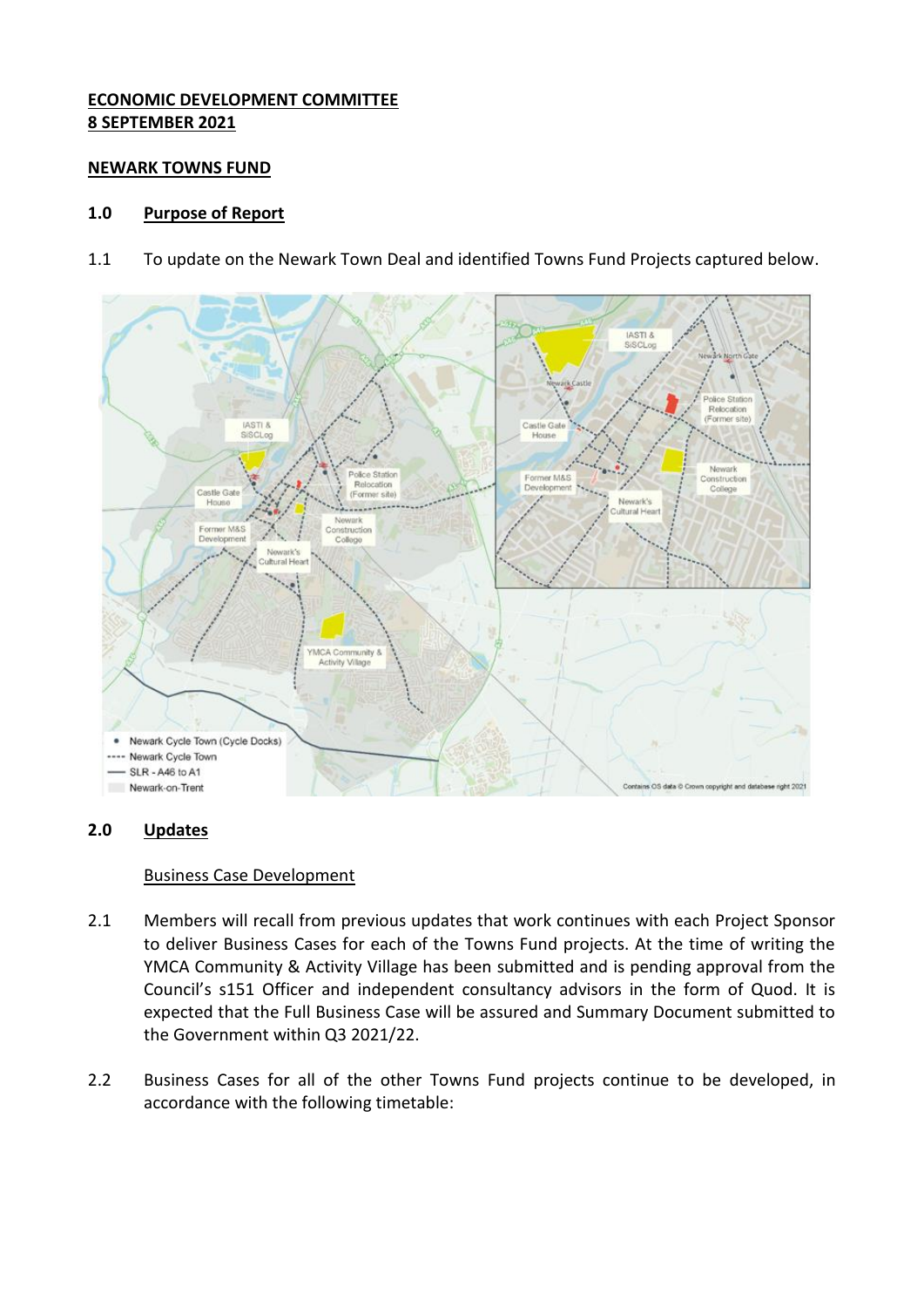| Project                          | <b>Project Sponsor</b>      | <b>Expected sign-off</b> |
|----------------------------------|-----------------------------|--------------------------|
| 20 Minute Town                   | <b>NSDC</b>                 | November 2021            |
| 32 Stodman Street                | <b>NSDC</b>                 | September 2021           |
| Castle Gatehouse                 | <b>NSDC</b>                 | <b>March 2022</b>        |
| <b>Cultural Heart of Newark</b>  | <b>NSDC</b>                 | March 2022               |
| <b>IASTI®</b>                    | Lincoln College Group       | November 2021            |
| <b>Police Station Relocation</b> | Nottinghamshire Police/NSDC | TBC                      |
| SiScLog<br>(Newark               | University of Lincoln/NSDC  | January 2021             |
| Gateway site)                    |                             |                          |

# Program and Delivery Manager Recruitment

2.3 Members will recall previous support for the creation of a Town Investment Program Manager in order to oversee the delivery of the Towns Fund program and individual projects. The [recruitment process](https://www.youtube.com/watch?v=dp_eZE7KnOE) is underway, with a closing date of 10<sup>th</sup> September 2021. It is expected that the new appointment will be introduced to the November meeting of the Committee.

# Project updates

2.4 Members will be aware that project updates are provided at various points throughout Business Case development. Below are key updates for selected projects.

# **Construction College Expansion (Plumbing & Gas fitting Training Centre)**

2.5 This project, the first supported by Towns Funding to be complete, is now home to additional opportunities at for 16-18 year olds and adults to progress in joinery, plumbing, bricklaying, and gas testing. The site has been transformed as captured below.



Prior to redevelopment (2020)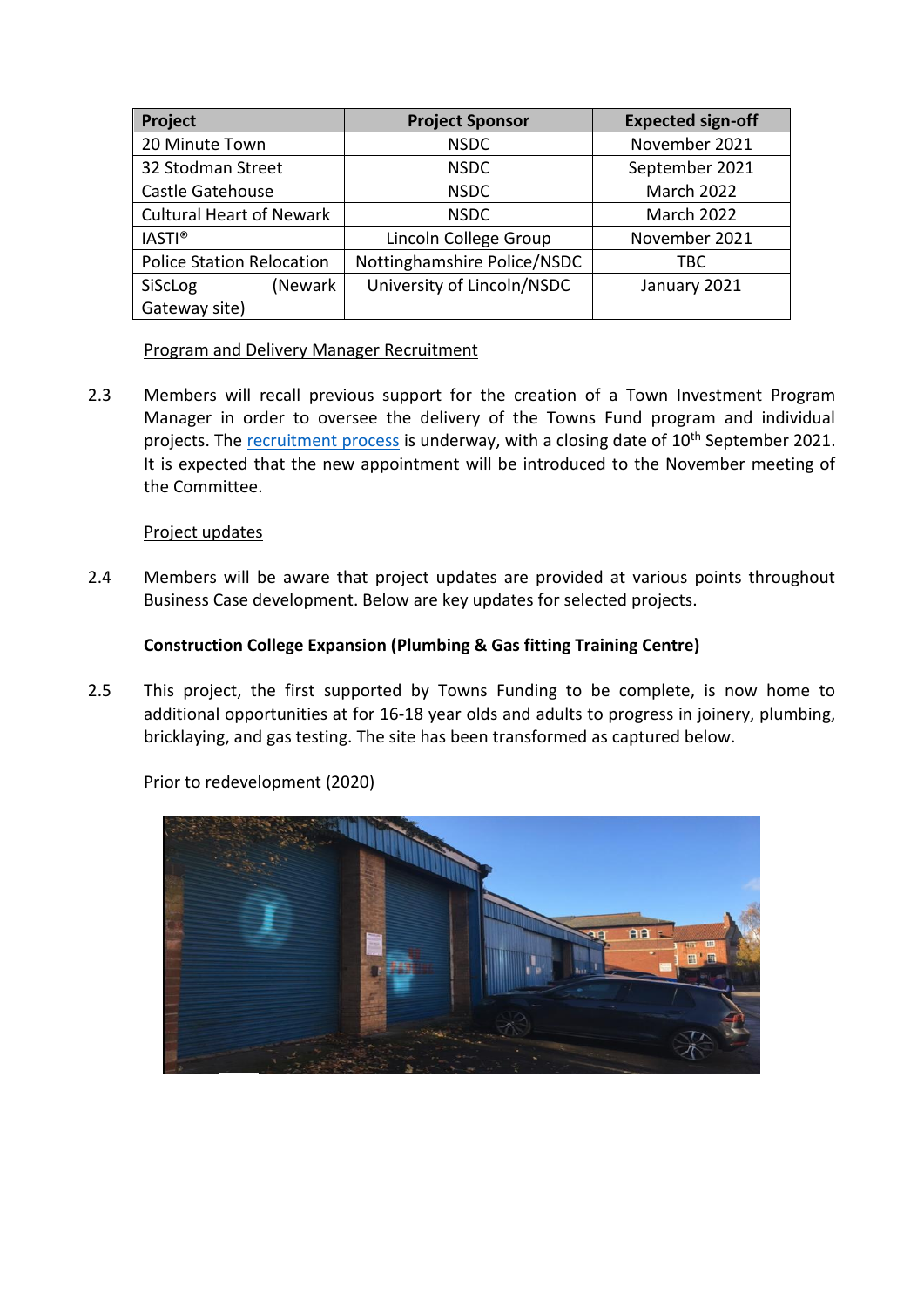# Complete



## **YMCA Community & Activity Village (CAV)**

- 2.6 Members will be well aware of this project, its scale, ambition, and aims to address social mobility challenges by providing a range of services and opportunities for young people and their families. Work continues to progress at pace on-site, with the facility remaining on course for an opening next spring. Specifically, the CAV will deliver:
	- User-led youth and community services
	- Sports and leisure facilities and programmes
	- Training and education suites
	- Technology embedded active learning hub including computer labs
	- Music and arts space
	- Health and wellbeing service suite
	- Community health provision and suites
	- Flexible working space
	- Childcare facilities including nursery, pre and post childcare
	- High quality conferencing and function facilities

#### **Newark Gateway Redevelopment - IASTI ® (Newark) and SiSCLog**

- 2.7 Members will recall that the IASTI® (Newark) and SiSCLog projects which collectively comprise the redevelopment of the Newark Gateway site, which itself comprises the former Livestock Market and Lorry Park. Following an open tender process, a preferred demolition contractor for the Livestock Market has been appointed. Demolition will take place in in September with the site being hoarded until such time as the IASTI® development starts on site.
- 2.8 A planning application for the IASTI® (Newark) development will likely be submitted in October. The site area remains as detailed below. Some images of emerging elevations of the building are also provided.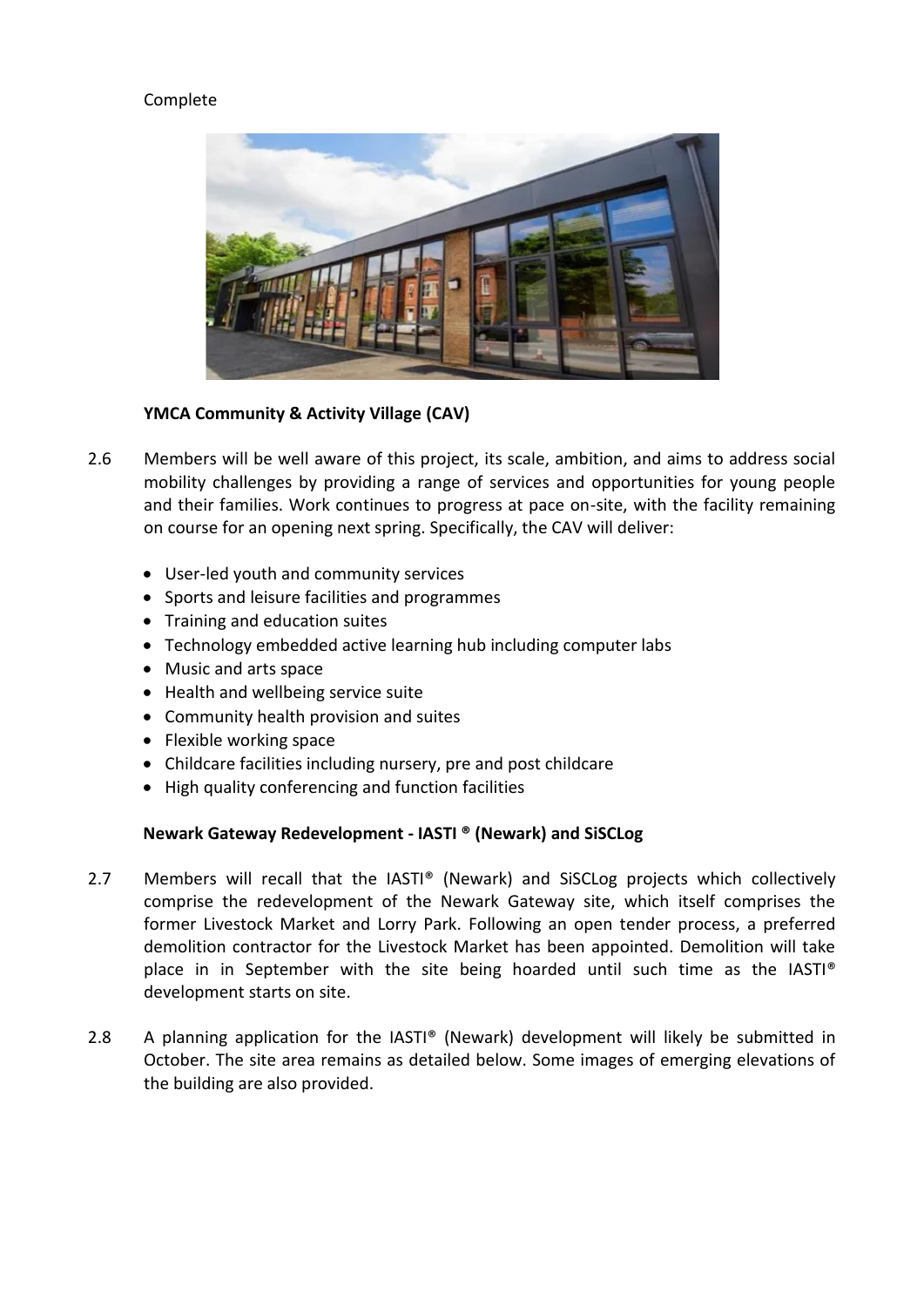

2.9 The University of Lincoln and Universities For Nottingham continue to work with the Council and industry to develop the SiSCLog aspirations. Work includes working with industry via focus groups, the hosting of a Growth Conference on  $15<sup>th</sup>$  October 2021, and plans to welcome a symposium of logical industry organisations to explore current trends, research, and technological change in the logistics sector. With respect to site assembly and delivery Soft Market Testing (SMT) with developers is taking place with a view to concluding the Business Plan and assembling the site as part of the grant funding process.

#### **Newark Cycle Town**

- 2.10 Guided by the principle of the '20 minute town' detailed within the TIP this project targets an affordable bike hire scheme for residents, employers, and employees which seeks a model shift for connectivity through walking and cycling.
- 2.11 Achieving the 20 minute town vision requires a long term, holistic approach to planning and place making. The scheme, as a starting intervention, seeks to capitalise on the existing popularity of cycling within Newark and the nationally evidenced increase in the popularity of cycling, with recently emerging figures showing that over the course of the last year participation in cycling has risen by 46%. In 2020, we saw the highest level of cycling on the public highway since the 1960s, and the greatest year-on-year increase in post-war history,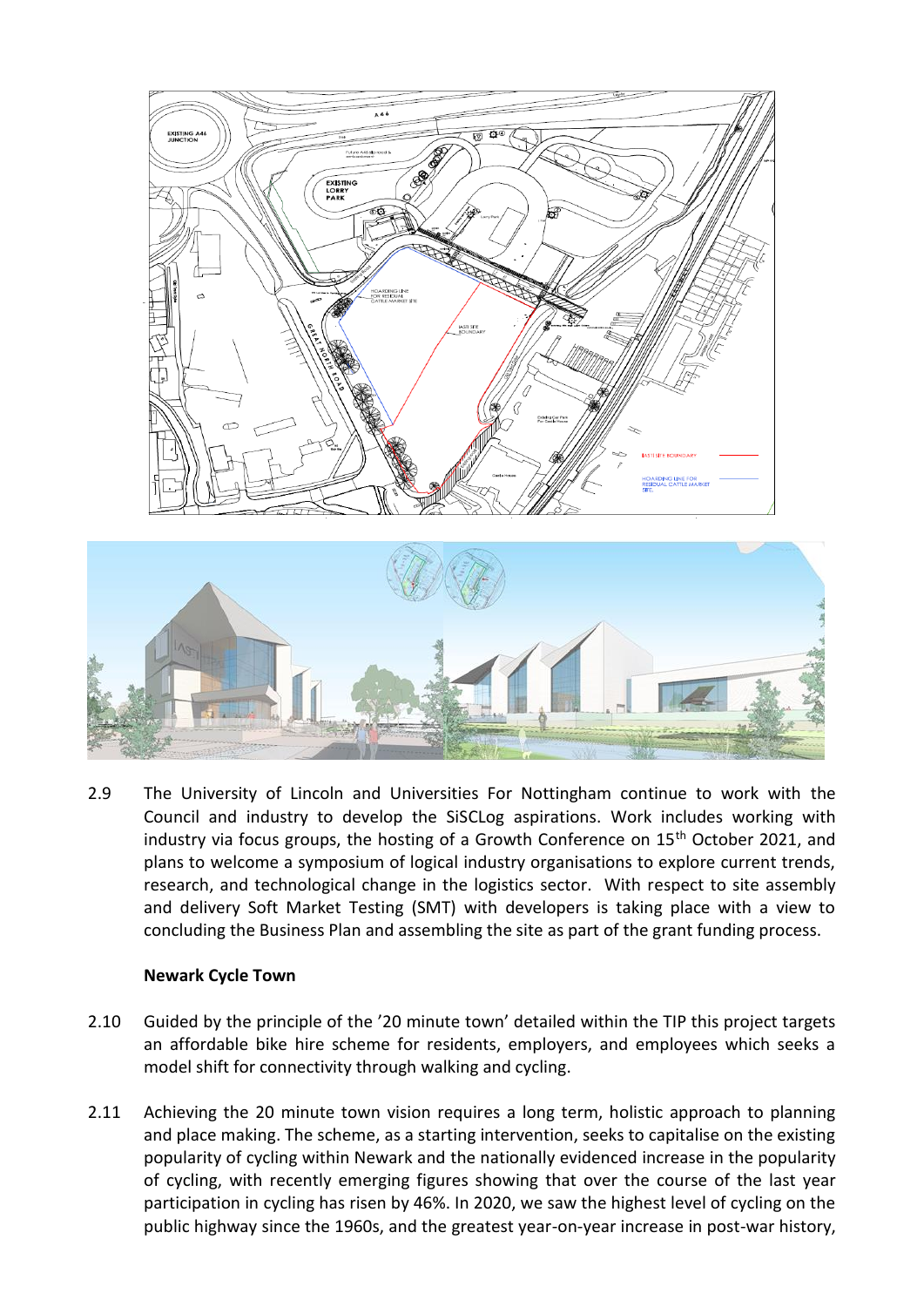with many people having started cycling for shorter journeys, saving appreciable amounts of pollution, noise and CO2. Locally, website analytics for the NSDC's own cycling-dedicated pages show a vast surge in people seeking information on cycling during lockdown, providing a strong indicator of potential demand. In April 2021 the 'Cycling in Newark and Sherwood' web page received 10,987 hits, representing 7.32% of the total 150,169 hits on the Council website.

- 2.12 It is proposed to create several (up to 4) cycling hubs, offering bikes available for hire across the town. Hubs are likely to be sited at the two rail stations (for Castle Station it is proposed that the hub will be at Castle House), bus station, and town centre. The proposed bike hire offer will be pitched at a price point that would make it an affordable option for those in education and training, with potential to secure the 'buy-in' of large local employers, offering subsidised packages to a pool of potential users. Additionally, discounted community memberships will support enhanced mobility the most underrepresented and economically deprived communities.
- 2.13 The project sits alongside work underway via Nottinghamshire County Council and the D2D2 LEP focussed on cycling routes and associated infrastructure in the Local Cycling & Walking Infrastructure Plan (LC-WIP). This bike-hire proposal will sit alongside infrastructure planning work, seeking to serve as a catalyst to grow demand, users, and integration with existing sustainable travel options.
- 2.14 The basis of this project has been shaped through discussions with Brompton Bike Hire. However, in the interests of transparency, a competitive procurement exercise will be undertaken, seeking a service operator who will work in partnership with the Council and the Town Board to deliver a scheme that meets Newark's requirements and contributes towards the overall TIP vision for enhanced connectivity.
- 2.15 Members are invited to recommend to the Policy & Finance Committee that formal procurement now takes place, in addition to securing employers to also sign-up. The procurement will seek the following:
	- Provision of bikes for hire within the Newark Urban Area
	- Installation of secure bike storage infrastructure 'cycle hubs' and bikes, cognisant of the bike theft challenges in the town
	- A rental process that offers an affordable, subsidised (in identified cases), simple and straightforward experience for users of all ages (including identifying age/gender/social gaps)
	- Flexibility of branding both bikes and hubs to in order to show
	- A scheme which is sufficiently flexible and scalable, allowing appropriate increase of supply as and when demand and/or additional funding arises (including match funding from local businesses)
	- A commitment to working proactively with the Council and other community stakeholders in finding innovative ways to promote wider participation in cycling
	- A commitment to securing local employers as advocates and users of the hire scheme
	- Offering 'bikeability' training to equip people with the skills needed to ride confidently around the town
	- Working with the Council and other partners to promote and support group activities and other cycling-focused events (e.g. such as national cycle races) to raise the profile of cycling in the town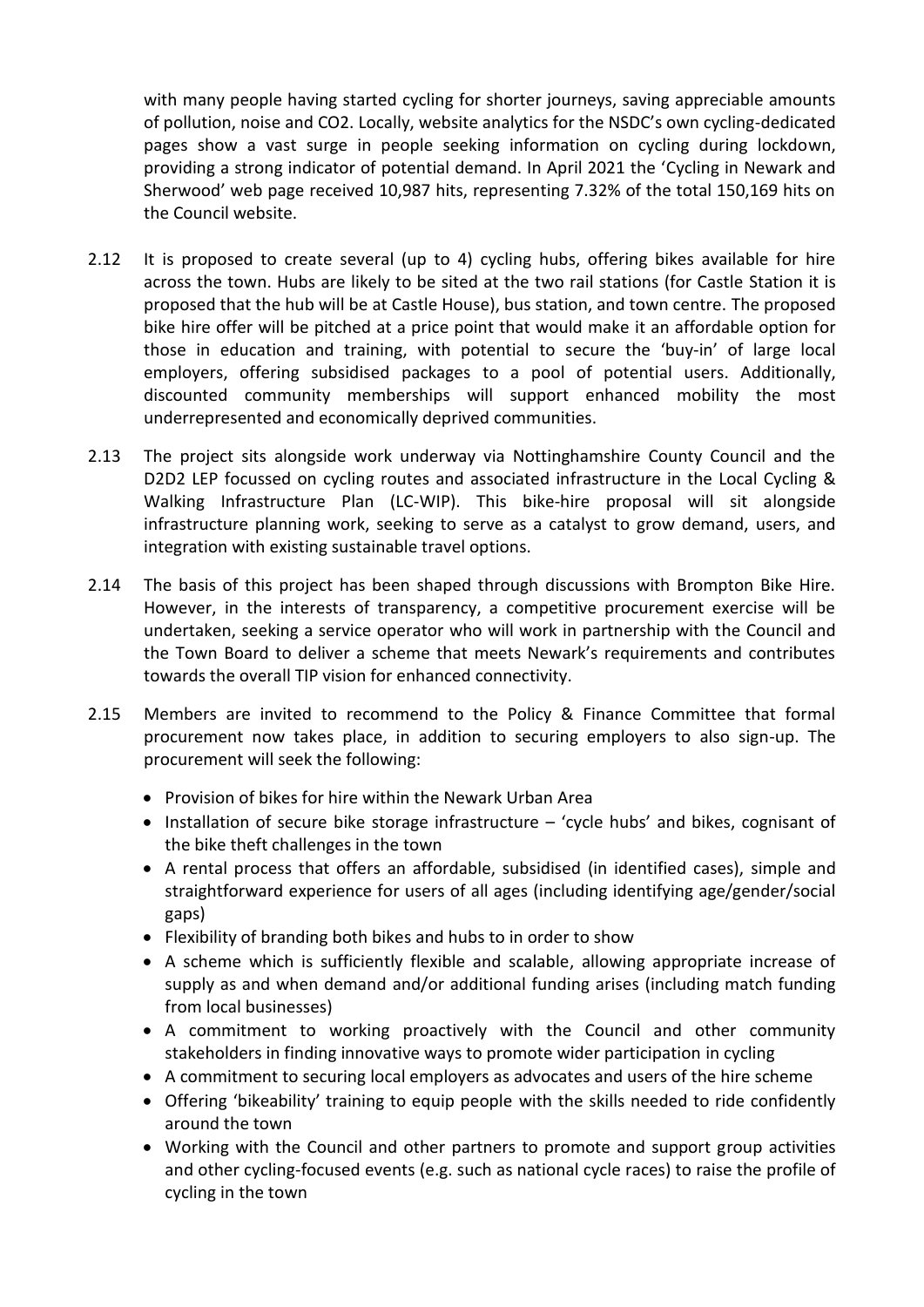2.16 Early discussions with large local employers has revealed a positive response to the proposals, with verbal expressions of interest in exploring match funding options, offering subsidised Corporate Memberships, sponsoring additional automated docks in other locations, or provision of virtual docks within the partner's own premises – all of which supporting increased numbers of bikes available and higher participation.

### **3.0 Equalities Implications**

3.1 Each TIP project is required to specifically address equalities and access implications as they are developed. This will be captured through the scheme and Business Case submissions.

# **4.0 Digital Implications**

4.1 There are digital implications within many of the TIP plans and projects identified, with the need to ensure appropriate digital infrastructure, skills and future innovative and creative employment opportunities being key to many objectives. Each project will be required to identify this as they progress.

## **5.0 Financial Implications (FIN21-22/1287)**

- 5.1 A budget of £275,000 in relation to the demolition of the vacant livestock market was secured at the November 2020 Policy & Finance meeting, as was a £200,000 budget to progress the Newark Gateway development feasibility work.
- 5.2 The £2m funds for the YMCA Community and Activity Village were added to the Council's Capital program following the June 2020 meeting cycle. This is also the case for the additional post of Town Investment Program Manager.
- 5.3 As part of the Towns Fund bid, £200,000 has been offered in relation to the Cycle Town project. Paragraphs 2.10 to 2.16 above describe the project and it is currently anticipated that the delivery of this project can be kept within the Council's £200,000 estimate, albeit the total value may be larger, depending on the amount of private sector match funding into the project. The approval of a procurement process to find a delivery partner is being sought from this report, which will identify further the cost of the project.

#### **6.0 Community Plan – Alignment to Objectives**

6.1 The Newark Town Deal and TIP is a direct intervention of such scope and breadth that it significantly contributes to delivering all of the Council's Community Plan objectives.

# **7.0 RECOMMENDATIONS that:**

- **(a) Members note and welcome the updates provided;**
- **(b) Members recommend to Policy & Finance Committee that £200,000 be added to the Capital Programme in relation to the Cycle Town project of the Town Investment Fund programme, funded by the Towns Fund; and**